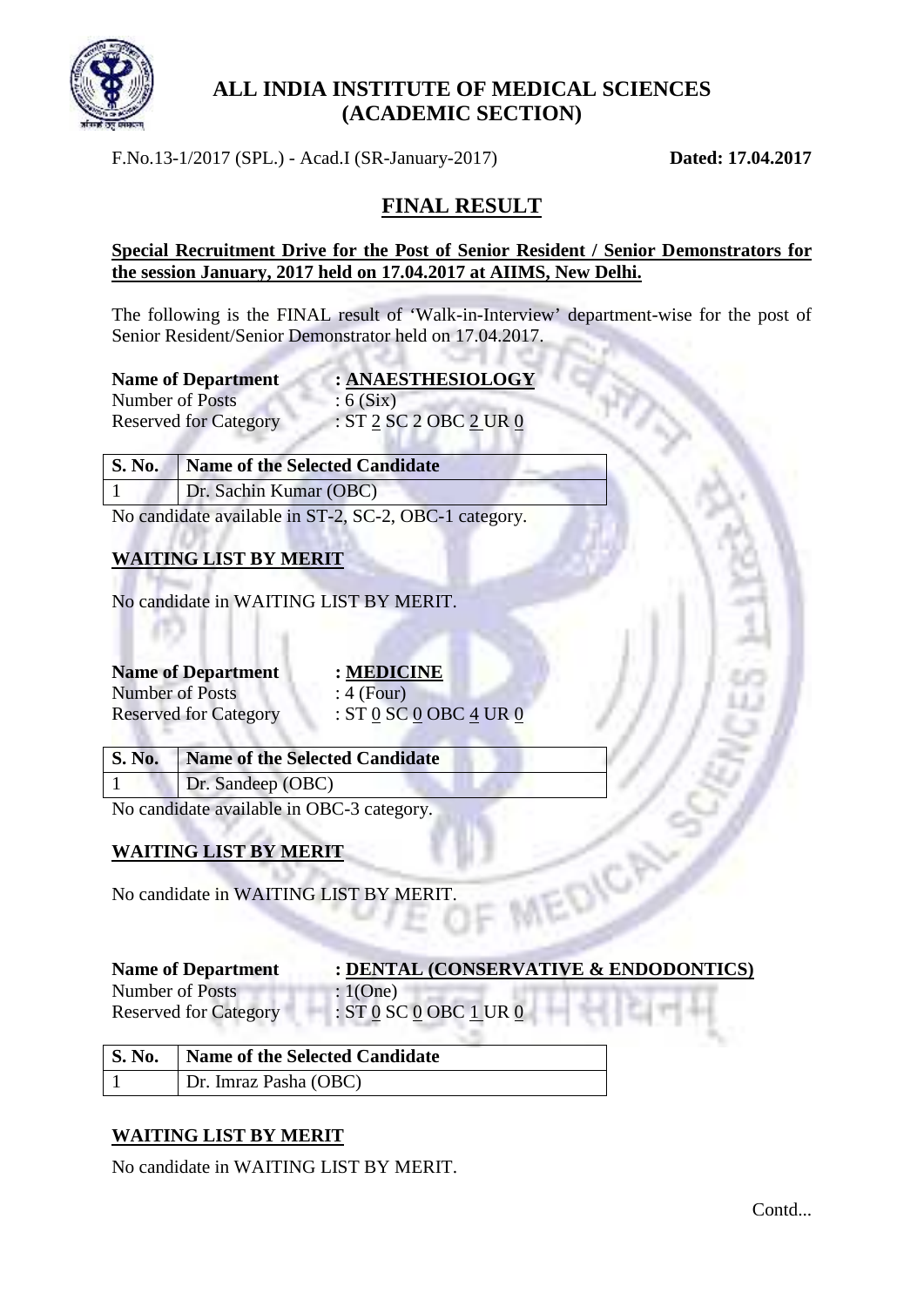| <b>Name of Department</b>    |  |  |
|------------------------------|--|--|
| Number of Posts              |  |  |
| <b>Reserved for Category</b> |  |  |

### **Name of Department : CARDIAC-RADIOLOGY**

 $: 02$  (Two) : ST  $1$  SC  $0$  OBC  $1$  UR  $0$ 

#### **S. No. Name of the Selected Candidate**

1 Dr. Radhey Shyam Meena (OBC)

No candidate available in ST-1category.

### **WAITING LIST BY MERIT**

No candidate in WAITING LIST BY MERIT.

**Name of Department : CARDIOLOGY** Number of Posts : 01 (One)

1 d.

**ALLA** 

Reserved for Category : ST <u>0</u> SC 0 OBC 1 UR 0

| S. No. Name of the Selected Candidate |
|---------------------------------------|
| Dr. Neeraj Makkar (OBC)               |

# **WAITING LIST BY MERIT**

No candidate in WAITING LIST BY MERIT.

# **Name of Department : PLASTIC SURGERY & RECONSTRUCTIVE SURGERY** Number of Posts : 03 (Three)

REDICA

Reserved for Category :  $ST$   $\underline{0}$   $SC$   $\underline{0}$   $OBC$  1 UR 2 1949 N.N. ÷

| <b>S. No.</b> | Name of the Selected Candidate |
|---------------|--------------------------------|
|               | Dr. Moumita De (UR)            |
|               | Dr. Nitin Kaladagi (UR)        |

No candidate available in OBC-1category.

# **WAITING LIST BY MERIT**

No candidate in WAITING LIST BY MERIT.

#### **Name of Department : BLOOD BANK**

Number of Posts<br>
Reserved for Category<br>
STO SCO OBC Reserved for Category : ST 0 SC 0 OBC 1 UR 0

|                        | S. No.   Name of the Selected Candidate                             |
|------------------------|---------------------------------------------------------------------|
| KUSU VUU TOI CAIUSOI J | $\frac{1}{2}$ . $\frac{1}{2}$ by $\frac{1}{2}$ ODC $\frac{1}{2}$ OI |

1 Dr. Afreen Karimkhan (OBC)

### **WAITING LIST BY MERIT**

No candidate in WAITING LIST BY MERIT.